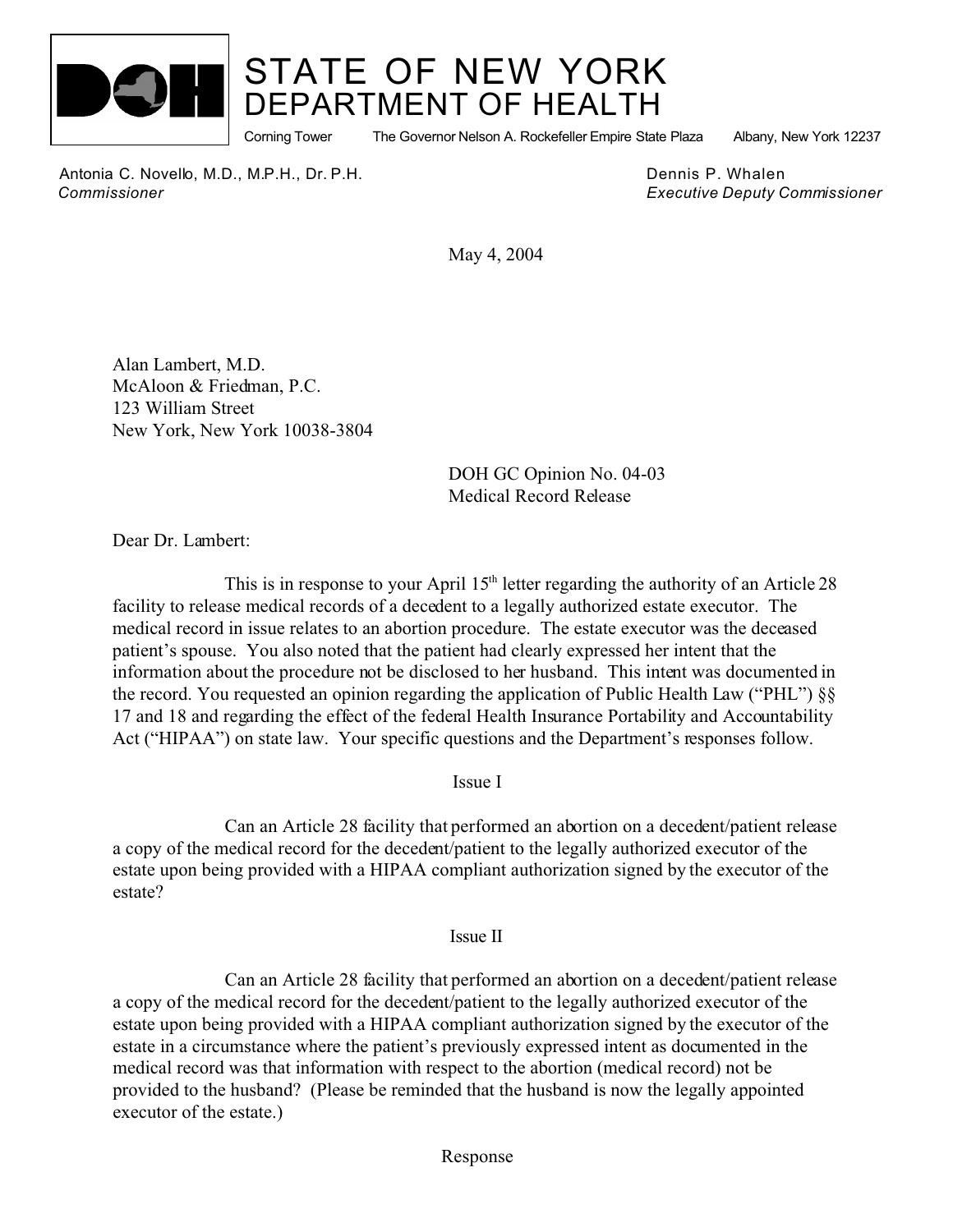Alan Lambert, M.D. May 4, 2004 Page 2

PHL  $\&$  17 addresses the release of medical records with a written request to "any" other designated physician or hospital." This is not the situation you present in either question since the intended recipient of the record would be the estate executor. Therefore, PHL § 17 is not, on its face, relevant to either question and does not provide any authority for releasing medical records of a deceased to an estate executor.

PHL § 18 permits "qualified persons" to access certain records which are defined in the law as "patient information." "Qualified person" in PHL  $\S$  18(1)(g) includes the subject, a guardian, etc. and "an attorney representing or acting on behalf of the subject or the subject's estate." Consequently, if an attorney acting on behalf of the estate is conferred a derivative right to access "patient information," then we believe that the estate executor, having a certificate of appointment from a court, and who has retained the attorney may assert at least the same right to access such information.

However, PHL  $\S$  18(3)(d) permits a provider to deny access to records to a qualified person if it "can reasonably be expected to cause substantial and identifiable harm to the subject or others which would outweigh the qualified person's right of access...." In making the decision to disclose information, a number of factors may be considered by the provider, including but not limited to "the extent to which the knowledge of the information may be harmful to the health or safety of the subject or others" and "the extent to which the information contains sensitive materials disclosed to the practitioner...by the subject which would be injurious to the subject's relationship with other persons, except when the subject is requesting information concerning himself or herself...."

Because she is dead, it is hard to conclude that disclosure of this subject's medical record could reasonably be expected to cause harm to the subject. Depending on the circumstances, one might reasonably conclude that such disclosure could reasonably be expected to cause substantial and identifiable harm to others or that knowledge of the record may be harmful to the health or safety of others, perhaps family members. However, this Department does not have sufficient knowledge of the circumstances to express any opinion on these issues.

One might reasonably conclude that the record of this subject's abortion is sensitive material disclosed in confidence. It is less clear whether the disclosure of that record to the executor of the subject's estate, who was the subject's husband, would be "injurious to the subject's relationships with other persons." If, as a matter of law after a subject's death, she can no longer have relationships with other persons which might be injured, then, of course, disclosure could not be so injurious. But if a decedent can, as a matter of law, have such relationships, then, depending on the circumstances, one might reasonably conclude that such disclosure would be so injurious. This Department expresses no opinion on this question of law which must ultimately be answered by the courts. Furthermore, we lack knowledge of the circumstances sufficient to opine whether, if a decedent can as a matter of law have relationships with others which might be injured, this decedent has such a relationship which would be injured by disclosure of the record of her abortion.